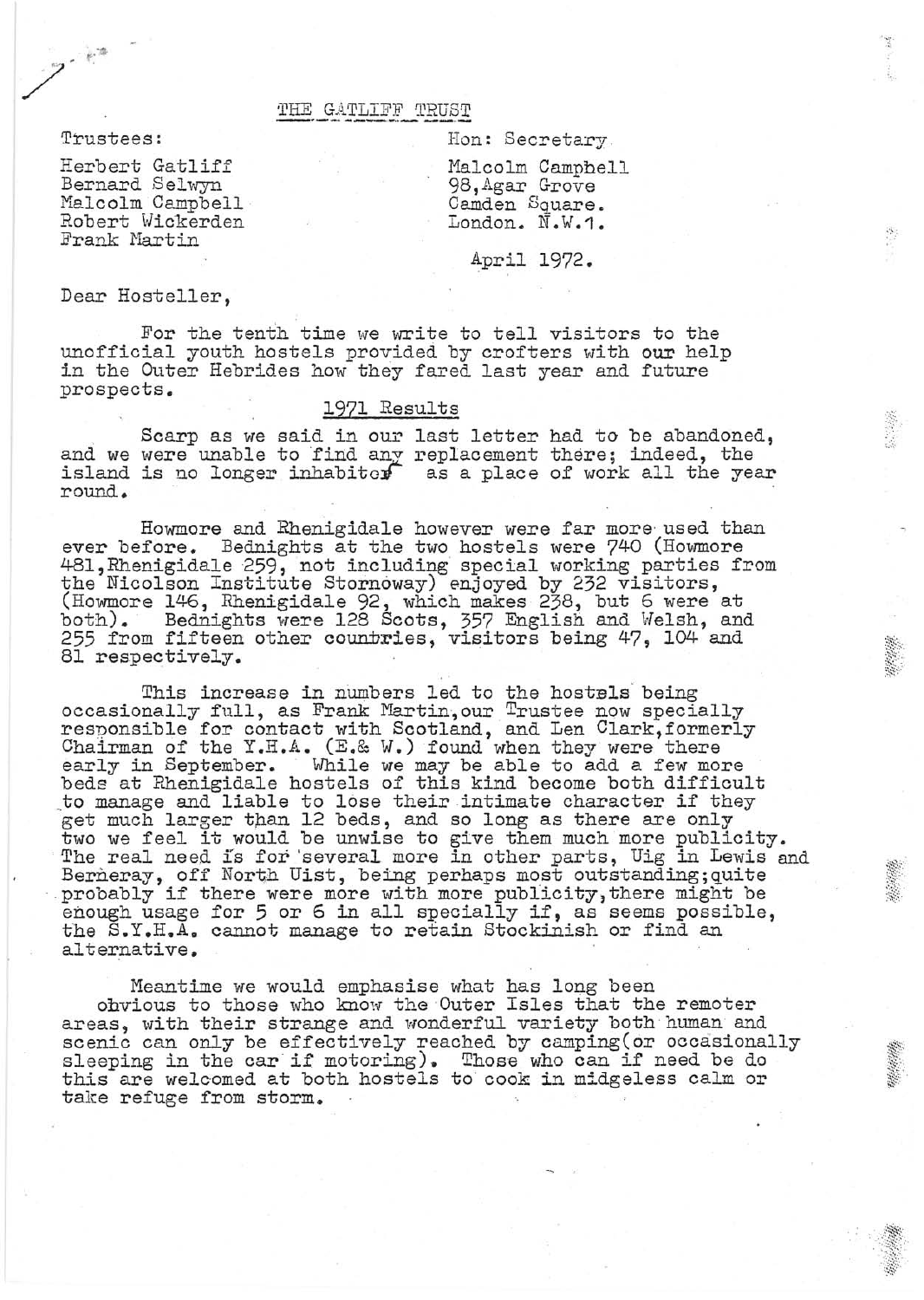The summer was not very eventful. Electricity only arrived at Howmore in early autumn. Parties from the Nicolson as before gave welcome help at Rhenigidale. Frank Martin, Myke Gerrish, Simon Fraser, Archie McCallum and John Turnock were back again, and also Terence Mordaunt, younger son of one of the leaders of London Y.H.A. in the thirties who has himself visited both hostels. But most of those that came, were there for the first time, and will not come again but may well remember both the landscape (so strangely different) and the hostels among the most vivid of all memories of their travels.

#### HOSTEL **LOGS.**

More prosaic and postable log books were provided at both hostels, and a little regretfully we must accept that they did not stimulate quite so much decoration either verbal or pictorial as the vast old Rhenigidale book did. Perhaps if a sufficiently monumental album were conveyed to Rhenigidale, some one might be stimulated to adorn it with one or more Old Masters that could be relegated to some National Gallery if it could be got safely up the zig-zags, or rolled on or off some mysterious new ferry.

However, the new books produced some very significant comment. Most important perhaps was the first in the Howmore book by Archie McCallum from Glasgow - "The way the machair is divided into strips of barley,strips of potatoes, and so on, the arrangement of the houses in the villages at different times, the division of people's time between working the croft 'and some other job, the arrangements for mutual help (as with and some ovner job, the arrangements for matter herp (as wront seem to make people into a community instead of , well, whatever you and I live in when we're at home --- The last thing we can afford to do is to let a sort of alternative society die away, and be lost, so that it can't suggest anything to us."<br>and be lost, so that it can't suggest anything to us." These last words put the value of these remote communities to the nation as a whole as well perhaps as it has ever been put.

And there are other memorable words - Jane Briggs from Edinburgh - "If you sit quietly for just a few minutes, you should hear the fascinating and unusual animal conversations should hear the fascinating and unusual animal conversations - and birds too, - which are constant day and night. Don't be alarmed - its the bull which is safely locked up in the barn alahmed - Its the built which is safely locked up in the bear collinson from Oldham - "Staying at this magnificent spot has been more of an experience than any hostel I have ever visited, ... unlike many places the weather is a mere incidental it is the people that make it so special." Anthea Goodwin from New Zealand - "The countless tiny heartease faces smiled a welcome as we walked the machair that first night, at peace with the world, filled with the light and enchantment of this beautiful place." Martin Beaver from Wolverhampton - "The houses, the building of the hostel, is the best house that I have ever lived in..... Everything here is